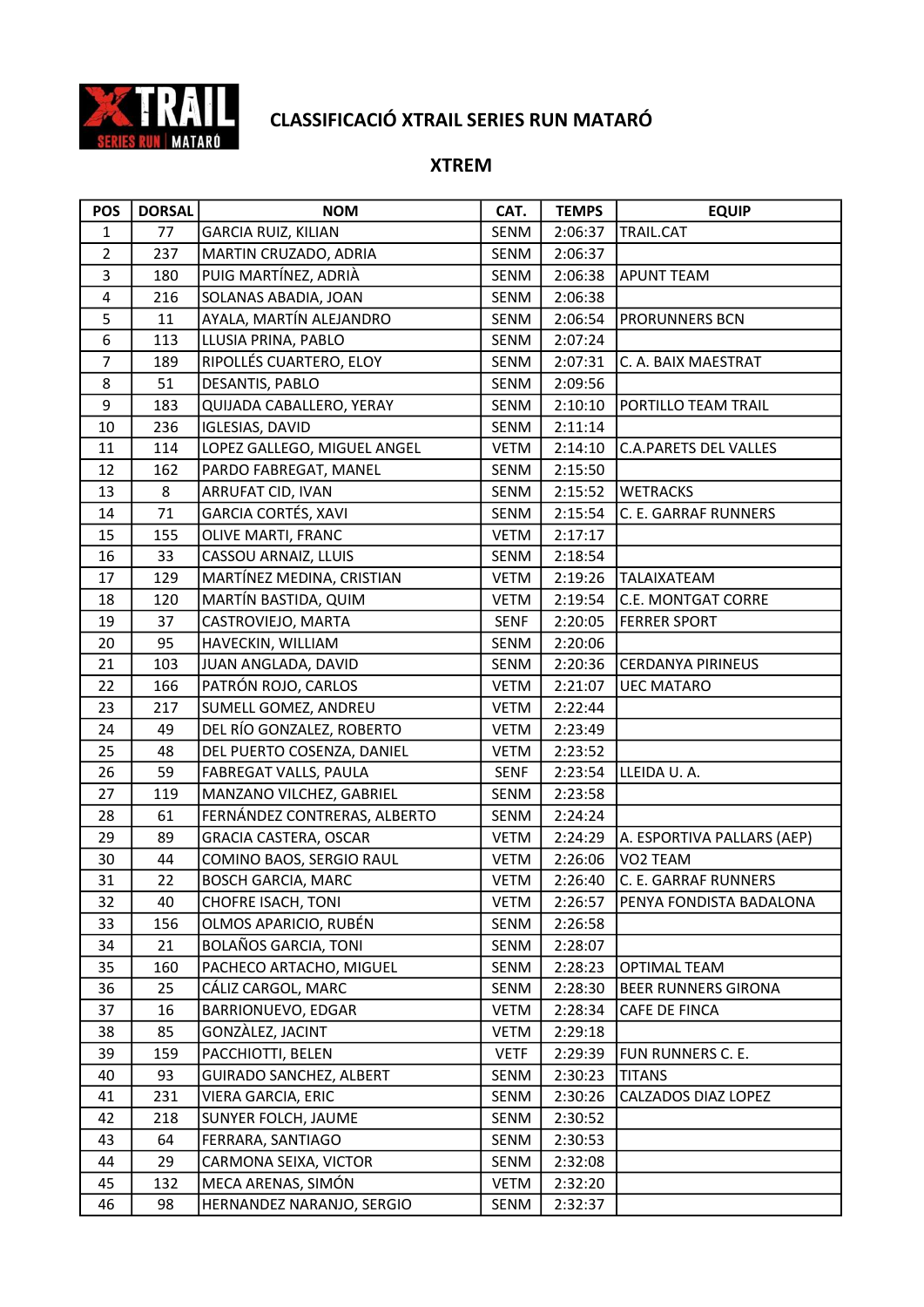

| <b>POS</b> | <b>DORSAL</b> | <b>NOM</b>                       | CAT.        | <b>TEMPS</b> | <b>EQUIP</b>              |
|------------|---------------|----------------------------------|-------------|--------------|---------------------------|
| 47         | 142           | MONTASELL PERA, LLUÍS            | <b>VETM</b> | 2:32:47      | MAIMAKANSU                |
| 48         | 5             | ALVAREZ ROLLAN, ALEXIS           | SENM        | 2:32:52      |                           |
| 49         | 153           | NIETO BARBERÀ, ADRIA             | SENM        | 2:33:20      |                           |
| 50         | 57            | ESTRADA GARCIA, RAMÓN            | SENM        | 2:33:33      |                           |
| 51         | 75            | GARCIA PINADELLA, ALBERT         | <b>VETM</b> | 2:34:11      | TERRA DE VOLCANS OLOT     |
| 52         | 148           | MUNICIO GONZÁLEZ-QUIJANO, MIGUEL | SENM        | 2:34:15      | PRORUNNERS BCN            |
| 53         | 206           | SACEDON, ALEJANDRO               | SENM        | 2:34:19      | C.A. SPIRIDON             |
| 54         | 134           | MEDINA ALCOJOR, TXEMA            | <b>VETM</b> | 2:34:20      | C.A. SPIRIDON             |
| 55         | 82            | <b>GLORION, MORGANE</b>          | <b>SENF</b> | 2:35:37      |                           |
| 56         | 170           | PERULERO NUÑEZ, JORDI            | <b>VETM</b> | 2:35:51      | G. A. LLUISOS             |
| 57         | 116           | LUNN, ROB                        | <b>VETM</b> | 2:35:53      |                           |
| 58         | 66            | FLORIACH, RAFA                   | <b>VETM</b> | 2:36:29      | <b>UEC MATARO</b>         |
| 59         | 36            | CASTRO MARTIN, RAUL              | <b>VETM</b> | 2:37:21      | <b>BOMBERS BARCELONA</b>  |
| 60         | 60            | FERNÁNDEZ BUSTAMANTE, DANIEL     | VETM        | 2:37:52      | <b>ONTRAIL</b>            |
| 61         | 234           | VOLART LLADÓ, DAVID              | <b>VETM</b> | 2:38:14      | PIRI                      |
| 62         | 126           | MARTÍNEZ FUENTES, JOSE           | <b>VETM</b> | 2:38:21      |                           |
| 63         | 130           | MARTINEZ VICENTE, DANIEL         | SENM        | 2:38:35      |                           |
| 64         | 140           | MONSERDA PEREZ, ORIOL            | <b>VETM</b> | 2:39:06      | OJU KE PASSU              |
| 65         | 219           | TABUENCA VELASCO, ANGEL          | <b>VETM</b> | 2:39:13      | <b>ILEGALES TEAM</b>      |
| 66         | 177           | PODEROSO TERCERO, OSCAR          | <b>VETM</b> | 2:39:15      | <b>GLOBALTRAINER TEAM</b> |
| 67         | 158           | ORTIGOSA DOMINGUEZ, ADRIAN       | SENM        | 2:39:25      |                           |
| 68         | 128           | MARTINEZ GUIU, JAVIER            | SENM        | 2:40:50      |                           |
| 69         | 144           | MORE PUJOL, BERNAT               | <b>VETM</b> | 2:41:24      |                           |
| 70         | 175           | PLANAS PAPIO, JOAN LLUIS         | SENM        | 2:41:55      |                           |
| 71         | 74            | <b>GARCIA PALAO, PERE</b>        | <b>VETM</b> | 2:42:03      |                           |
| 72         | 161           | PARAREDA VENTURA, TXELL          | <b>SENF</b> | 2:42:49      |                           |
| 73         | 41            | CLARK, ALLISON                   | SENF        | 2:42:56      |                           |
| 74         | 227           | UBACH PELLICER, MIRIAM           | <b>SENF</b> | 2:43:41      | SENSACIONS                |
| 75         | 73            | GARCÍA GÓMEZ, SERGIO             | SENM        | 2:43:43      |                           |
| 76         | 186           | RAMÍREZ CRESPÍN, AGUS            | <b>VETM</b> | 2:45:18      | <b>RUNNING VIGIA</b>      |
| 77         | 223           | TOCA ROBERTO, DANIEL             | SENM        | 2:45:22      |                           |
| 78         | 205           | SABATE ARROYO, ARNAU             | SENM        | 2:45:28      |                           |
| 79         | 79            | <b>GARRETA GORDI, ORIOL</b>      | <b>VETM</b> | 2:45:46      |                           |
| 80         | 202           | RUIZ, DAVID                      | <b>VETM</b> | 2:46:11      | <b>RUNNING VIGIA</b>      |
| 81         | 150           | MUÑOZ MARTÍNEZ, JUAN ANTONIO     | <b>VETM</b> | 2:46:21      |                           |
| 82         | 102           | JIMÉNEZ MARTÍN, DANIEL           | VETM        | 2:46:43      | C. N. RUBI                |
| 83         | 86            | GONZÁLEZ BERTRAN, JORDI          | <b>VETM</b> | 2:46:47      | SHOQS                     |
| 84         | 112           | LLORT BARAIBAR, LUIS MIGUEL      | SENM        | 2:47:01      | <b>B-FIT SPORT</b>        |
| 85         | 165           | PARRONDO RODRÍGUEZ, JORDI        | <b>VETM</b> | 2:47:42      | PRORUNNERS BCN            |
| 86         | 2             | ADAM, DANIEL                     | <b>VETM</b> | 2:48:25      |                           |
| 87         | 207           | SALAZAR PERIAGO, CARLOS          | SENM        | 2:48:35      | CALZADOS DIAZ LOPEZ       |
| 88         | 34            | CASTRO CHECA, ALBERTO            | VETM        | 2:48:55      | C.C.COLOMENC              |
| 89         | 87            | <b>GONZALEZ CAMPOS, XEVI</b>     | <b>VETM</b> | 2:48:56      | <b>ILEGALES TEAM</b>      |
| 90         | 208           | SALTO COSGAYA, JAVIER            | <b>VETM</b> | 2:49:09      | <b>CEGUB</b>              |
| 91         | 229           | VALERO SÁNCHEZ, JOSÉ CARLOS      | VETM        | 2:49:28      | AOS TEAM                  |
| 92         | 45            | DE JUAN PAPASEY, SERGIO          | VETM        | 2:49:32      |                           |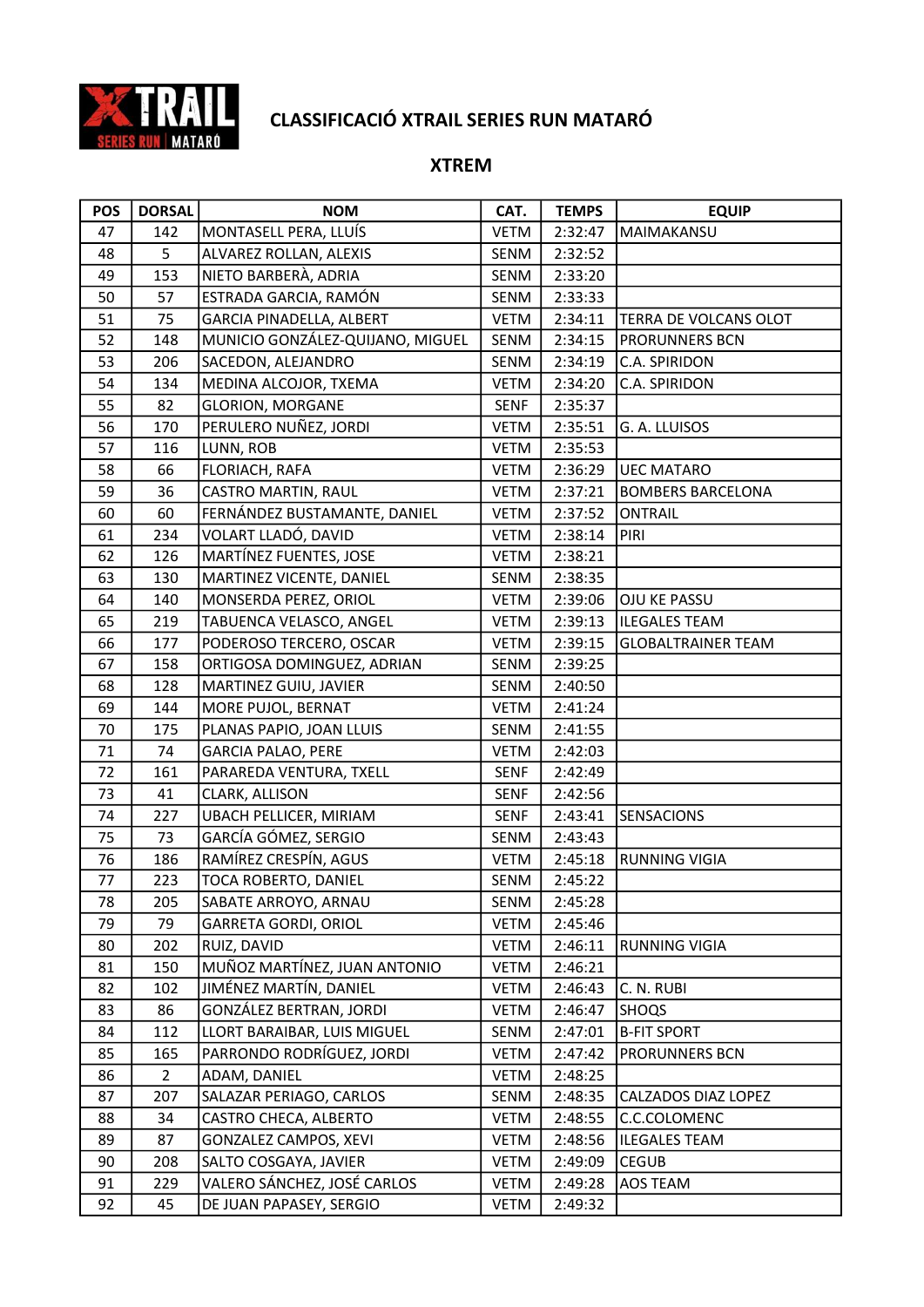

| <b>POS</b> | <b>DORSAL</b> | <b>NOM</b>                        | CAT.        | <b>TEMPS</b> | <b>EQUIP</b>            |
|------------|---------------|-----------------------------------|-------------|--------------|-------------------------|
| 93         | 178           | PONS VENTURA, MARIA               | <b>SENF</b> | 2:49:48      | C. A. VILAFRANCA        |
| 94         | 131           | MARTOS ARRIBAS, MARIBEL           | <b>VETF</b> | 2:49:56      | WERFENRUNNERS           |
| 95         | 35            | CASTRO LOIS, YONATAN              | SENM        | 2:50:15      |                         |
| 96         | 58            | FABÓN LÓPEZ, SERGI                | <b>VETM</b> | 2:50:26      | <b>ASHI TEAM</b>        |
| 97         | 118           | MAIZ RUBIO, OMAR                  | SENM        | 2:50:30      |                         |
| 98         | 197           | RODRÍGUEZ RAMÍREZ, JUAN JOSÉ      | VETM        | 2:50:31      |                         |
| 99         | 65            | FLAMARIQUE, CARLES                | <b>VETM</b> | 2:50:32      |                         |
| 100        | 163           | PARÉS MONGUILLOT, BERNAT          | SENM        | 2:50:32      | OUTDOOR CIRCUITS        |
| 101        | 46            | DE LA IGLESIA CANO, JOSÉ          | <b>VETM</b> | 2:50:38      | RESTAURANT FAMILIAR     |
| 102        | 55            | ESCOBAR CARRERA, MARCO ANTONIO    | <b>VETM</b> | 2:50:41      | <b>CNRUBI</b>           |
| 103        | 123           | MARTIN PEREZ, FRANCHU             | SENM        | 2:51:19      | <b>GAMTE</b>            |
| 104        | 78            | GARMENDIA BELLINASO, JUAN IGNACIO | SENM        | 2:52:07      | TEAM XXX BLACK MAMBA    |
| 105        | 171           | PICARD, ETIENNE                   | SENM        | 2:52:10      | PRORUNNERS BCN          |
| 106        | 67            | FLORIT BALLESTEROS, QUITO         | <b>VETM</b> | 2:52:30      | <b>B-FIT SPORT</b>      |
| 107        | 4             | ALCALA, JORDI                     | <b>VETM</b> | 2:52:36      |                         |
| 108        | 185           | RÀMIA, MARC                       | SENM        | 2:52:46      | <b>UEC MATARO</b>       |
| 109        | 149           | MUÑOZ GUTIERREZ, ANTONIO          | SENM        | 2:53:18      |                         |
| 110        | 52            | DISTLER, NICOLE                   | <b>SENF</b> | 2:53:32      | <b>FITPACKBARCELONA</b> |
| 111        | 136           | MIER CERVANTES, MARC              | SENM        | 2:54:21      | TRI+9                   |
| 112        | 63            | FERNANDEZ ZUZAMA, MIQUEL          | SENM        | 2:54:27      |                         |
| 113        | 80            | GARRIGA SELLAS, ALBERT            | SENM        | 2:54:41      |                         |
| 114        | 233           | VIOTTO, UMBERTO                   | <b>VETM</b> | 2:54:49      |                         |
| 115        | 13            | <b>BAGRIY, VITALIK</b>            | SENM        | 2:55:18      | CAMINAIRES DE VILAMAJOR |
| 116        | 187           | REBOLO VALIÑO, JUAN CARLOS        | <b>VETM</b> | 2:56:46      | <b>RUNNING VIGIA</b>    |
| 117        | 164           | PARRA GARCÍA, JOSÉ LUIS           | VETM        | 2:56:48      |                         |
| 118        | 6             | AMMENDOLA, MARIA                  | <b>SENF</b> | 2:57:03      | FITPACKBARCELONA        |
| 119        | 199           | ROJAS SERRA, EDUARD               | SENM        | 2:57:17      |                         |
| 120        | 62            | FERNANDEZ HERNANDEZ, ENRIC        | VETM        | 2:57:48      |                         |
| 121        | 9             | ARTEAGA GASCÓ, SANDRA             | <b>VETF</b> | 2:57:52      | <b>WETRACKS</b>         |
| 122        | 167           | PAVÓN FERNANDEZ, MARCOS           | VETM        | 2:58:02      |                         |
| 123        | 133           | MEDINA, JULIA                     | <b>VETF</b> | 2:58:29      | C.A. SPIRIDON           |
| 124        | 127           | MARTÍNEZ GIMÉNEZ, GLORIA          | <b>SENF</b> | 2:58:31      | CAFE DE FINCA           |
| 125        | 101           | JAIMES LOPEZ, GUSTAVO CESAR       | VETM        | 2:58:55      | PRORUNNERS BCN          |
| 126        | 232           | VILLAGRASA SEGURA, CARLES         | VETM        | 2:59:12      |                         |
| 127        | 188           | REYES VILAPLANA, DANI             | VETM        | 2:59:25      | <b>RUN BCN</b>          |
| 128        | 147           | MULITERNO BALCELLS, LAIA          | <b>VETF</b> | 2:59:54      |                         |
| 129        | 81            | GIRONÈS FAURA, ALEIX              | SENM        | 3:00:27      |                         |
| 130        | 235           | <b>WEBB, PATRICK</b>              | <b>VETM</b> | 3:00:49      | <b>UEC MATARO</b>       |
| 131        | 152           | NAVARRO SIRERA, SANTI             | <b>VETM</b> | 3:03:01      |                         |
| 132        | 121           | MARTIN CARRILLO, ALEX             | SENM        | 3:03:13      | PRORUNNERS BCN          |
| 133        | 111           | LEONARDO ROBERTO, ANDREIA         | <b>SENF</b> | 3:03:14      |                         |
| 134        | 72            | GARCÍA FERNÁNDEZ, ALBERT          | <b>VETM</b> | 3:03:18      |                         |
| 135        | 181           | QUEROL SOLER, SUSANA              | <b>VETF</b> | 3:03:20      | FUN RUNNERS C. E.       |
| 136        | 23            | CABALLÉ BLADÉ, VÍCTOR             | VETM        | 3:03:28      |                         |
| 137        | 143           | MORALES MAGDALENO, SERGI          | SENM        | 3:03:29      | PRORUNNERS BCN          |
| 138        | 107           | LACIANA SIMARRO, DAVID            | VETM        | 3:03:37      |                         |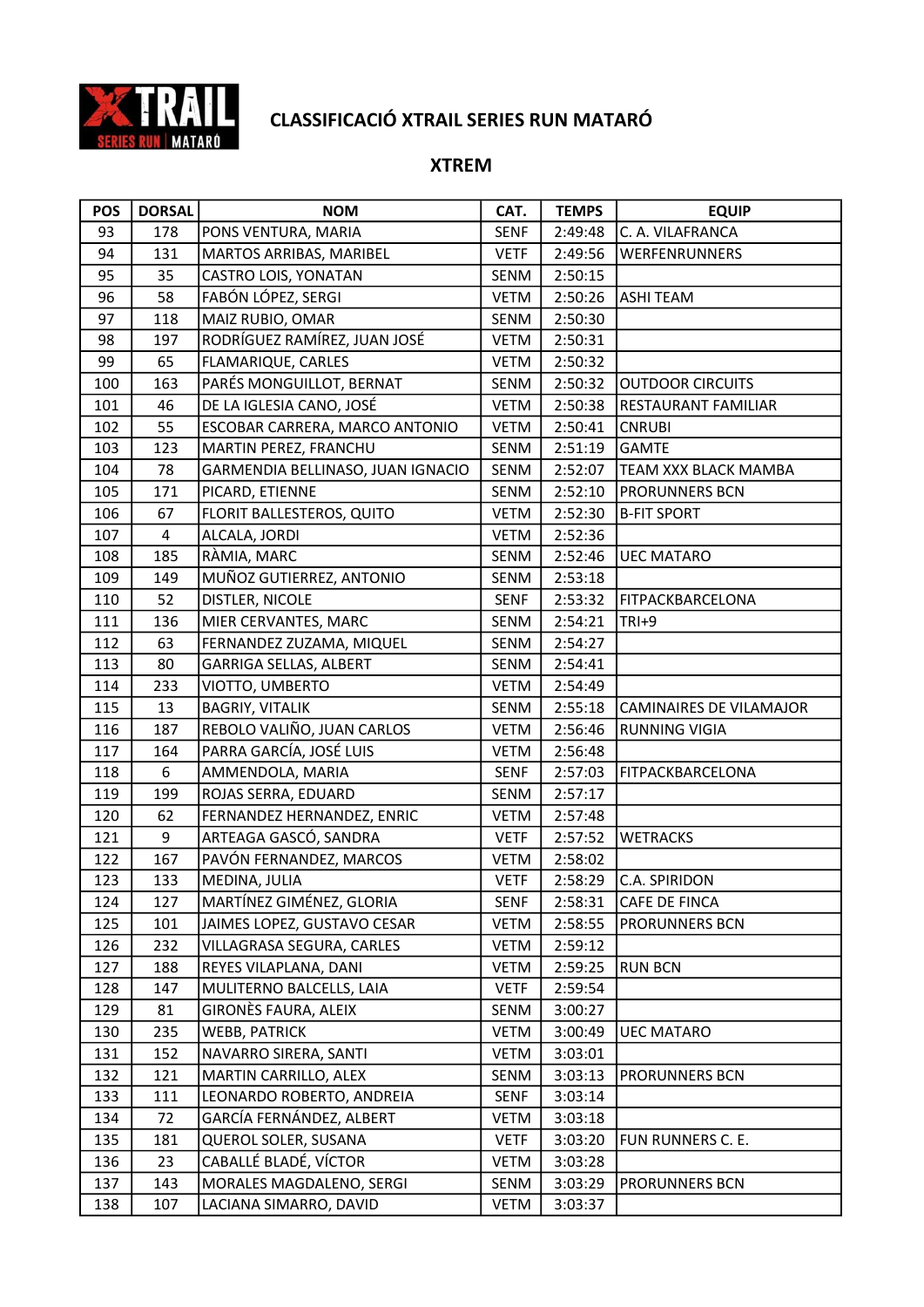

| <b>POS</b> | <b>DORSAL</b> | <b>NOM</b>                    | CAT.        | <b>TEMPS</b> | <b>EQUIP</b>              |
|------------|---------------|-------------------------------|-------------|--------------|---------------------------|
| 139        | 28            | CARMONA, JOSE ÁNGEL           | <b>VETM</b> | 3:04:34      |                           |
| 140        | 50            | DELGADO GONZALEZ, JORGE       | <b>VETM</b> | 3:04:37      |                           |
| 141        | 84            | GONZÁLEZ, VÍCTOR              | SENM        | 3:04:43      |                           |
| 142        | 124           | MARTÍNEZ, OSCAR               | <b>VETM</b> | 3:05:34      | <b>TRAIL FM</b>           |
| 143        | 196           | RODRIGUEZ NAVAS, AMPARO       | <b>VETF</b> | 3:07:19      | <b>KATRINES</b>           |
| 144        | 222           | TERRADES CAIRETA, CRISTINA    | <b>VETF</b> | 3:07:48      |                           |
| 145        | 38            | CHABBAL, LAURENT              | <b>VETM</b> | 3:08:30      |                           |
| 146        | 69            | GANANCIA, DAVID               | SENM        | 3:08:31      |                           |
| 147        | 104           | JUAREZ, MIRIAM                | <b>VETF</b> | 3:08:32      |                           |
| 148        | 179           | PUBILL, XAVIER                | <b>VETM</b> | 3:08:36      | ATLÈTIC SANTA FE          |
| 149        | 204           | RUIZ CARRILLO, JAIME          | VETM        | 3:08:38      | COR CASTELLDEFELS RUNNERS |
| 150        | 68            | FONT ALOY, JORDI              | VETM        | 3:08:53      |                           |
| 151        | 220           | TAMAYO POZO, JULIO            | VETM        | 3:10:14      | C. N. RUBI                |
| 152        | 115           | LÓPEZ TORRES, ALBERTO         | SENM        | 3:10:30      | <b>PRORUNNERS BCN</b>     |
| 153        | 193           | RODRÍGUEZ GUILLAUMET, SÍLVIA  | <b>SENF</b> | 3:10:50      | PRORUNNERS BCN            |
| 154        | 212           | SANCHEZ MERCADER, SERGIO      | <b>VETM</b> | 3:10:53      | <b>SANT MATEU 993</b>     |
| 155        | 125           | MARTÍNEZ ARANDA, JOSÉ ANTONIO | <b>VETM</b> | 3:11:02      | <b>ONTRAIL</b>            |
| 156        | 226           | TURULL SERRA, SALVA           | <b>VETM</b> | 3:13:40      | EGAN                      |
| 157        | 12            | AZNAR CODINA, TONI            | VETM        | 3:14:10      |                           |
| 158        | 190           | RODRIGUEZ CASTRO, SELENA      | <b>SENF</b> | 3:15:26      | <b>RUNNING VIGIA</b>      |
| 159        | 105           | JULIAN PIZARRO, JAVIER        | <b>VETM</b> | 3:15:30      |                           |
| 160        | 224           | TORRES SANCHEZ-GIL, VICENÇ    | VETM        | 3:15:52      | <b>TEAM ONE DIABETES</b>  |
| 161        | 3             | ALCAIDE PEREA, LAURA          | <b>VETF</b> | 3:17:28      | <b>RUNNING VIGIA</b>      |
| 162        | 192           | RODRIGUEZ FERNANDEZ, ALEX     | VETM        | 3:17:49      | <b>MADMED</b>             |
| 163        | 141           | MONSO RUIZ, NORA              | <b>VETF</b> | 3:17:52      |                           |
| 164        | 94            | GUTIERREZ IÑIGUEZ, ÁNGEL      | VETM        | 3:18:13      |                           |
| 165        | 135           | MERINO NAVAS, JAVIER          | <b>VETM</b> | 3:18:22      | FUN RUNNERS C. E.         |
| 166        | 139           | MISAS ZAMORANO, ANTONIO       | VETM        | 3:19:37      |                           |
| 167        | 54            | ERIKSSON, PER                 | <b>VETM</b> | 3:19:48      | C. E. GARRAF RUNNERS      |
| 168        | 42            | CLOTET, DAVID                 | VETM        | 3:19:52      |                           |
| 169        | 182           | QUESADA SEVILLANO, EDU        | <b>VETM</b> | 3:20:53      | SILENCE                   |
| 170        | 174           | PLA HERNANDEZ, ANGEL          | VETM        | 3:23:21      | <b>ADORUNNERS</b>         |
| 171        | 32            | CASANUEVA GONZALES, JESÚS     | SENM        | 3:23:42      |                           |
| 172        | 221           | TARRAGO RIGAU, ANTONI         | <b>VETM</b> | 3:23:44      |                           |
| 173        | 26            | CAMPANO MARTIN, JOSE LUIS     | <b>VETM</b> | 3:24:07      | <b>XH TRAIL TEAM</b>      |
| 174        | 39            | CHAMIZO AGUILERA, MARIO       | VETM        | 3:24:07      |                           |
| 175        | 203           | RUIZ CANO, MONTSE             | <b>VETF</b> | 3:24:36      | C. N.N RUBÍ               |
| 176        | 14            | BALCELLS MORELL, ORLANDO      | <b>VETM</b> | 3:24:47      | <b>RUNNING VIGIA</b>      |
| 177        | 168           | PELLOUX, TRISTAN              | SENM        | 3:25:38      |                           |
| 178        | 230           | VAQUER ABRAS, ORIOL           | VETM        | 3:25:55      |                           |
| 179        | 70            | GAÑÁN MARTÍNEZ, ALFONSO       | VETM        | 3:26:05      | C. NATACIO                |
| 180        | 210           | SALVADOR GAZQUEZ, ANNA        | <b>VETF</b> | 3:26:33      |                           |
| 181        | 92            | GUERRA CARBALLO, ARACELI      | <b>VETF</b> | 3:26:39      | LAUCEB SPORT              |
| 182        | 56            | <b>ESPETX LOPEZ, CARLES</b>   | SENM        | 3:26:43      |                           |
| 183        | 99            | HUERTA LLUCH, ORIOL           | SENM        | 3:27:14      |                           |
| 184        | 31            | CASADO PEREZ, MIGUEL ANGEL    | <b>VETM</b> | 3:30:34      |                           |